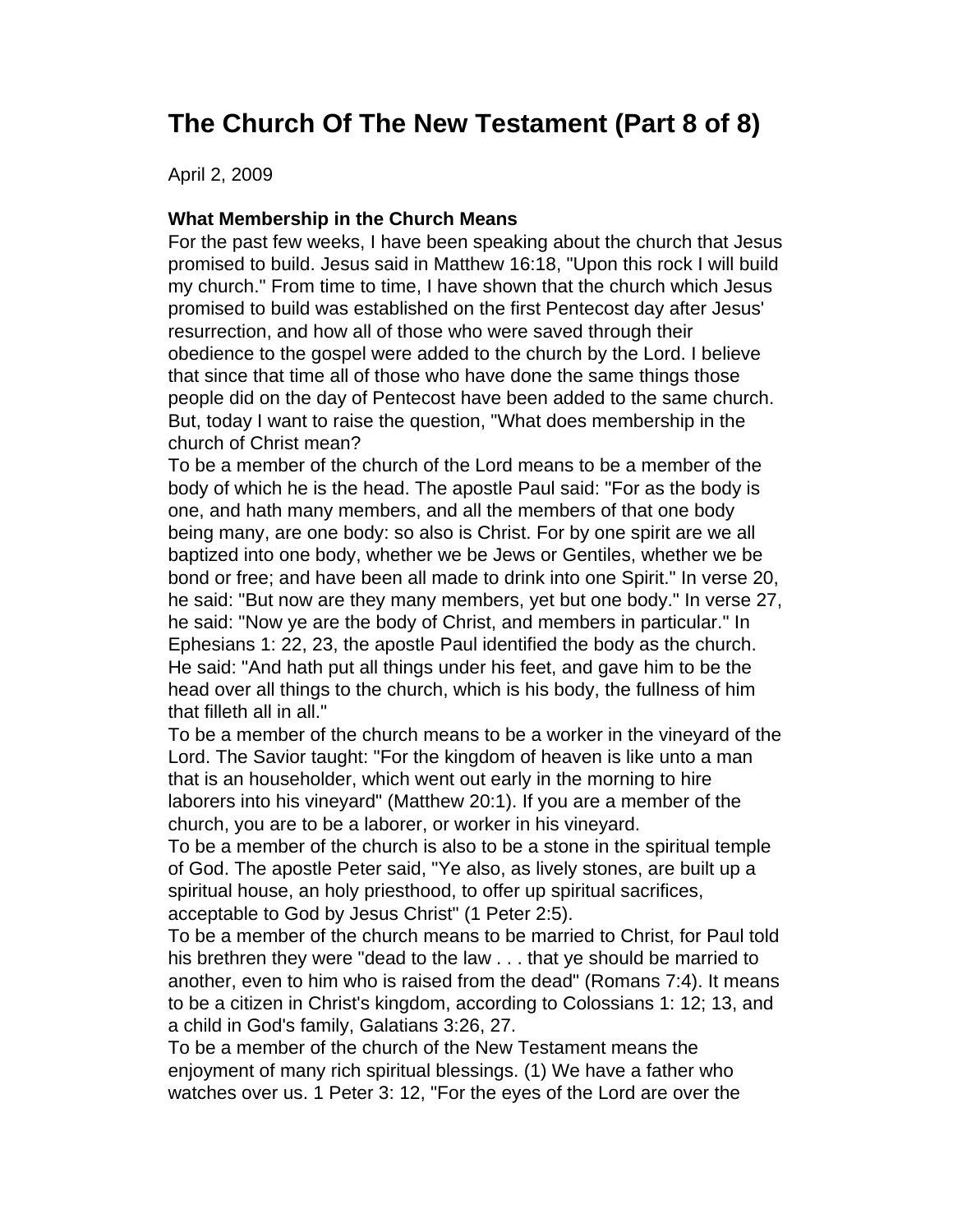righteous, and his ears are open unto their prayers, but the face of the Lord is against them that do evil." (2) The Father has promised to supply our every need. Matthew 6:33, "But seek ye first the kingdom of God, and his righteousness; and all these things shall be added unto YOU." (3) Sometimes it means fatherly correction and chastisement, according to Hebrews 12:5-13. (4) It means that we have a right, as children of God, and members of God's family, to appeal to God as a father. Jesus taught: "After this manner therefore pray ye: Our Father which art in heaven . . . " (Matthew 6:9). It means that we have fellowship with the saints, according to Philippians 2:1-4. (5) It means that we have fellowship with the saints, according to Philippians 2:1-4. (6) It means that we have a hope of an eternal inheritance. Peter promised that we have "an inheritance incorruptible, and undefiled, and that fadeth not away, reserved in heaven for you" (1 Peter 1:4).

To be a member of the church or the body of Christ means that we have been called to live a life of holiness, sanctification, and justification. Paul described a number of gross sins and said: "And such were some of you: but ye are washed, but ye are sanctified, but ye are justified in the name of the Lord Jesus, and by the Spirit of our God" (1 Corinthians 6:11). The apostle Paul also said to the Corinthians that they were "called to be saints" (1 Corinthians 1:2). Thus, they were not merely candidates for sainthood, but they were called to be saints. He said that the Christian life is a "holy calling" (Ephesians 4: 1), and that all who "name the name of Christ" are to "depart from iniquity" (2 Timothy 2:19).

Membership in the Lord's church also involves responsibilities. Since membership involves the highest and holiest privileges, it also involves some great and serious responsibilities. The idea that some seem to have, that is, that they will let others do all of the work of evangelism,

benevolence, and edification, and that they will let others work to build up God's kingdom here, and then that they will share in the rewards at the end of the way, is an idea that is foreign and unknown to the Scriptures. We have a duty and a responsibility.

The only unit of organization known in the New Testament for carrying forth the work of the church is the local congregation. Therefore, it follows that in order for a Christian to be in full fellowship with the church, he must be associated with, be a part of, and answerable to a local congregation of the church. There is no such principle in the New Testament as a person saying: "Well, I have obeyed the gospel and I have been added to the church, and there is nothing more for me to do. I will let someone else worry about building up the local congregation." There is no such thing in the New Testament described by some as "membership at large" in the church of God. Paul always in his work associated himself with a congregation of Christians, as we could abundantly show by the Scriptures. My friend, if you are pleasing to God you will not only have obeyed the gospel, but you will be a working member of a local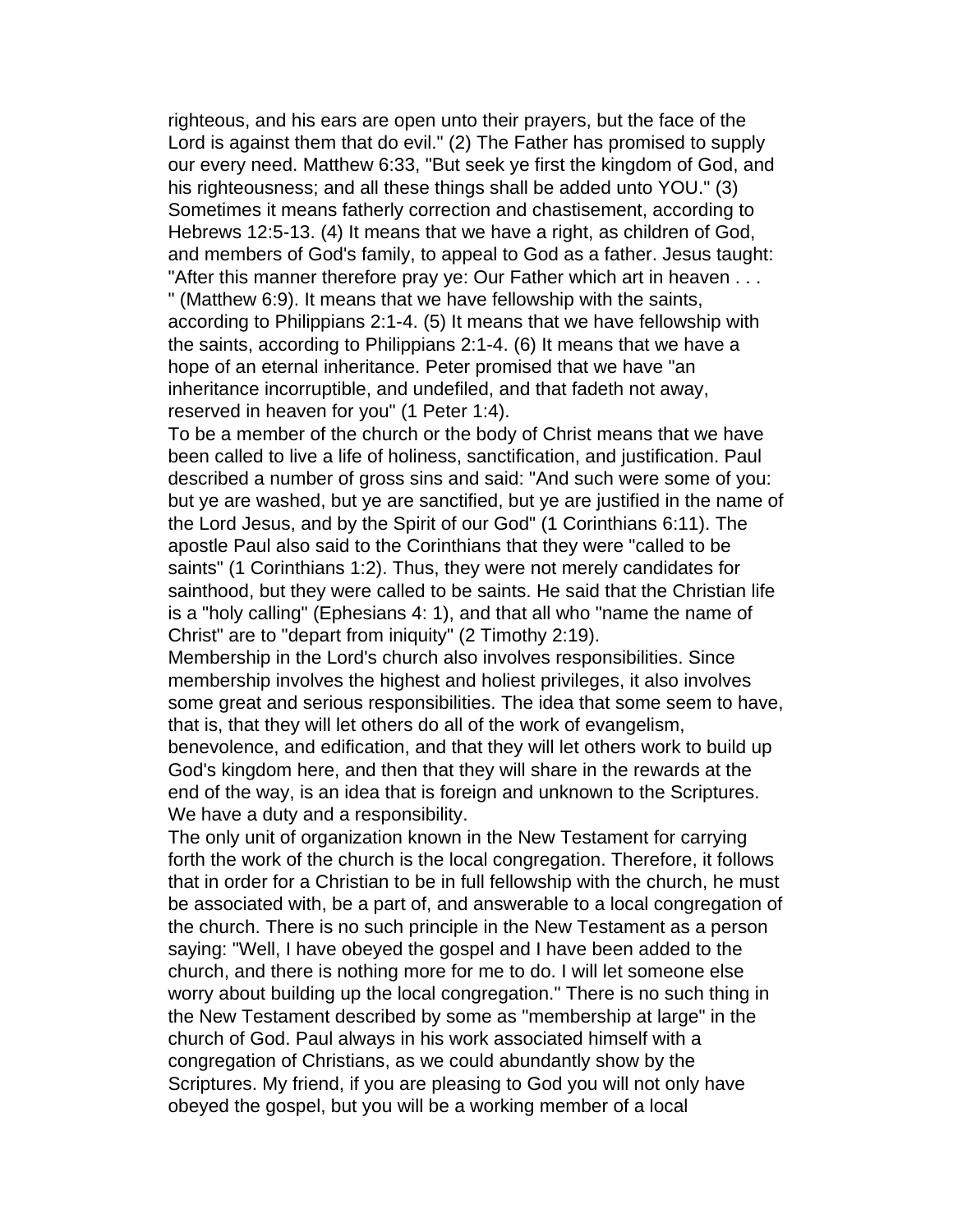congregation that can be identified as a faithful church of Christ. That means then that you will do these things:

(1) You will submit yourself to the elders of a local congregation, or its duly appointed leaders, for Hebrews 13:17 says, "Obey them that have the rule over you, and submit yourselves: for they watch for your souls, as they that must give account, that they may do it with joy, and not with grief: for that is unprofitable for you." A person who is a "member-at-large," or thinks that he is cannot obey this scripture.

(2) You will also have fellowship or participation in the work of the local congregation. Paul taught: "Put them in mind to be subject to principalities, and powers, to obey magistrates, to be ready to every good work" (Tit. 3:1, 2). Jesus said that a tree is known by its fruit, (Luke 6:44).

(3) You will do your best to preserve the peace, unity and harmony of the body. The apostle Paul besought the Corinthians that there be "no divisions among you" (I Corinthians 1:10). He commanded that there be "no schism in the body; but that the members should have the same care one for another" (1 Corinthians 12:25). He warned the Romans to avoid "them which cause divisions and of fences contrary to the doctrine which ye have learned" (Romans 16:17). He told the Ephesians to endeavor, that is, make some definite effort, "to keep the unity of the Spirit in the bond of peace" (Ephesians 4:1-3).

(4) As a member of the church, you will attempt to preserve and maintain the purity of the church. Remember, Christ died to establish the purity of the church, for Paul said: "Christ . . . loved the church, and gave himself for it . . . that he might present it to himself a glorious church, not having spot, or wrinkle, or any such thing; but that it should be holy and without blemish" (Ephesians 5:25-27). Paul also called upon members of the church to maintain the purity of the church, 2 Timothy 2:19, "Let everyone that nameth the name of Christ depart from iniquity." Also, 2 Timothy 2:22, "Flee also youthful lusts: but follow righteousness, faith, charity, peace, with them that call on the Lord out of a pure heart." And, 1 Timothy 5:22, "Keep thyself pure."

(5) Finally, as a member of the church, you will seek to bear fruit. Jesus taught the essentiality of being, and abiding in the true vine (John 15:6, 7). But he also taught that those branches on the true vine, i.e., disciples, which do not bear fruit, will be cut off, and cast into the fire, (John 15:6). He said that the proof of discipleship is fruit bearing, (John 15:8). Fruit bearing means saving other souls, and reaching the lost.

What about church membership? Is it absolutely necessary? Remember that God does the saving. Salvation is simply the forgiveness of God, or the blotting out of our sins. So, the church does not do the saving. But the question is, "Can one enjoy the salvation that God has provided without being in the church that Jesus built?" To answer that question, let us consider this:

(1) Jesus thought the church was important. He purchased it with his own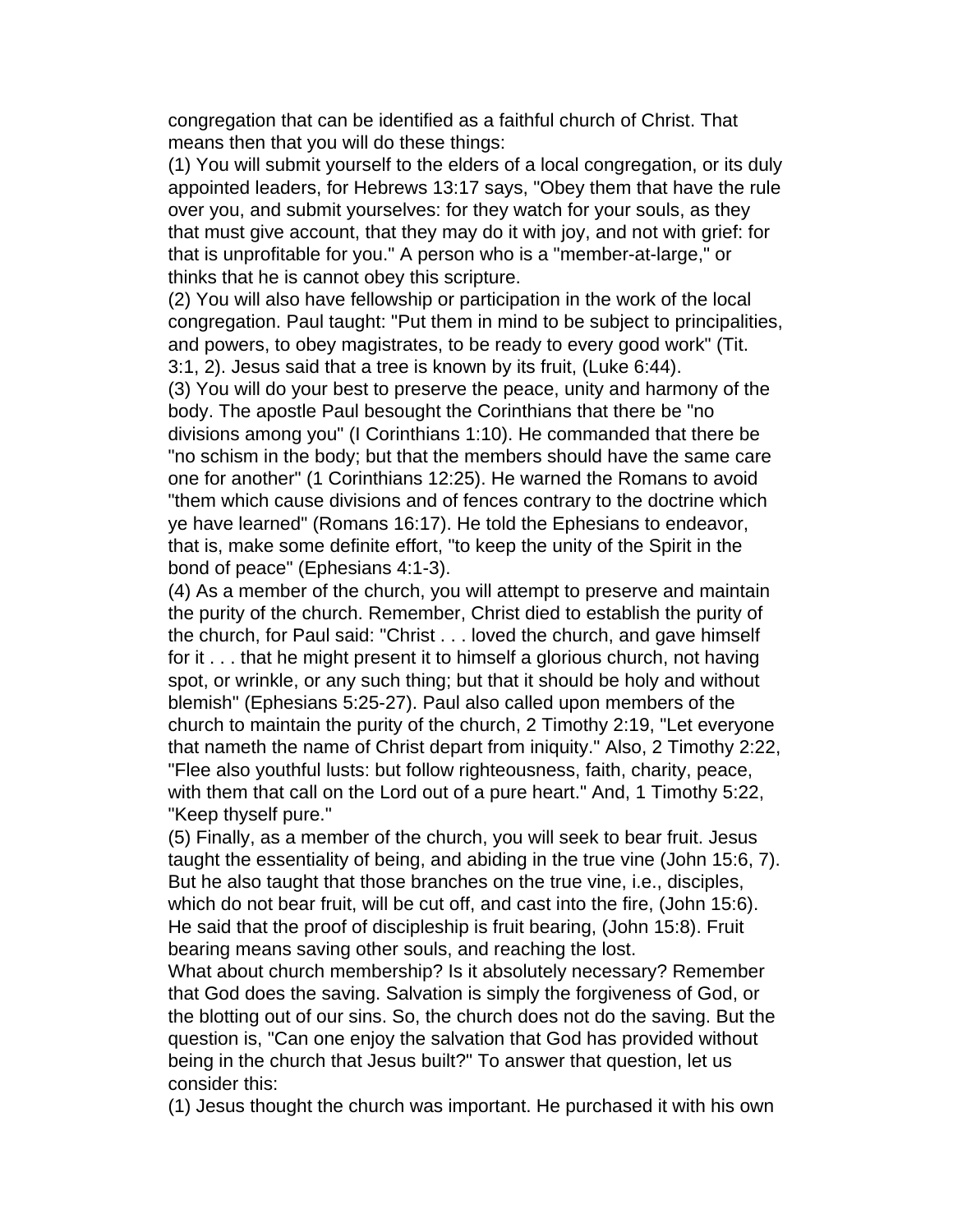precious blood, (Acts 20:28). He gave himself for the church, (Ephesians 5:25). Paul said: "Let this mind be in you which was also in Christ Jesus" (Philippians 2:5). If we have the mind of Christ toward the church, how will we regard it?

(2) One cannot be "in Christ" without being "in the church." As we have already shown, Christ is the head, the church is his body, and every Christian is a member. Now one cannot be joined to the head without being a member of the body, which is the church. Also, Christ is the king, the church is his kingdom, (1 Timothy 6:15). One cannot be a subject of the king without being a citizen of his kingdom. But, again, Christ is the bridegroom, and the church is his bride, (Ephesians 5:23-32). The two are one, true to the analogy of a husband and wife. One cannot be related to Christ, therefore, without being equally related to the church. A child belongs by the same birth to both the families of his father and mother. To be in Christ is to be in his body, which is the church.

(3) All spiritual blessings are in Christ Jesus, (Ephesians 1:3); therefore, one must be in Christ to have access to those blessings.

(4) To be a member of the church of Christ means to have your name enrolled in heaven, (Hebrews 12:22, 23). To not have your name enrolled in heaven means to be eternally lost at the judgment, (Revelation 20:15). (5) The same process and conditions that save from sin, make one a Christian and add him to the church. What conditions save from sin? Please note: (a) Faith and baptism brings salvation, (Mark 16:15, 16). (b) Faith and baptism puts one into Christ, (Galatians 3:27). (c) Faith and baptism adds one to the church, (Acts 2:41). Therefore, the same thing that causes one to be saved causes the Lord to add him to the church. There is no such thing taught in the New Testament as being saved by one process and then joining the church of your choice by another process.

How do we become members of the church? Here I am not talking about joining denominations built by men, but I am asking: How do we become members of the church that we read about in the Bible?

Consider first the testimony of Christ. Jesus taught: "Except a man be born of water and of the Spirit, he cannot enter into the kingdom of God" (John 3:5). Jesus also taught: "Except ye be converted, and become as little children, ye shall not enter into the kingdom of heaven" (Matthew 18:3). Jesus gave the terms of salvation in what is called "the great commission." He said that the apostles should go and teach or preach the gospel to every creature, living in all nations; that those who were thus taught should believe, repent and be baptized, to be saved or for the remission of sins, Mark 16:15,16; Matthew 28:18-20; Luke 24:44-49. Consider also the testimony of the apostles. They taught that we are saved "by the foolishness of preaching, (1 Corinthians 1:21). They taught that "faith cometh by hearing, and hearing by the word of God" (Romans 10:17). They taught that "without faith it is it is impossible to please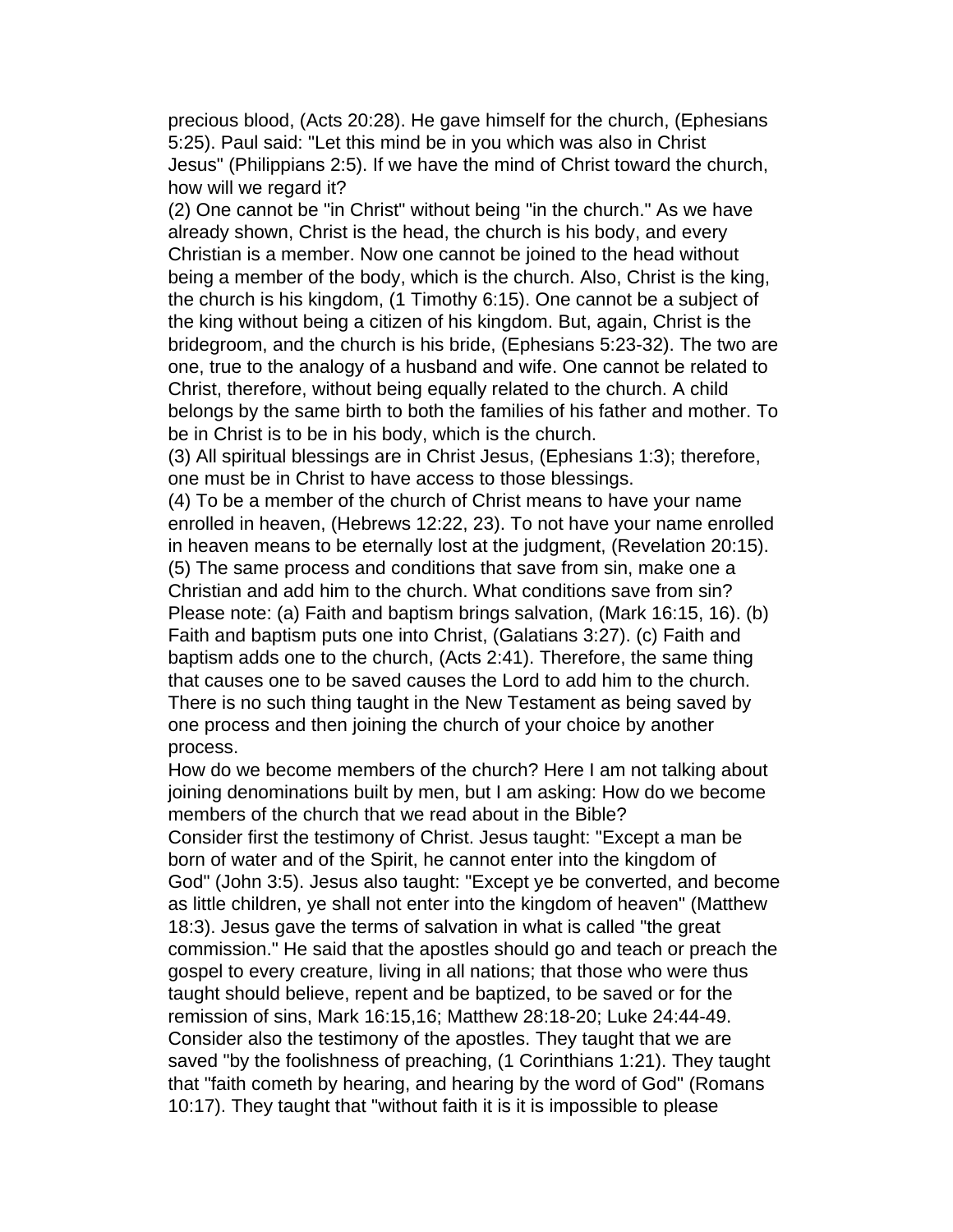him" (Hebrews 11:6); that one must "repent . . . and be converted" (Acts 3:19); that one must confess Christ before men in order to be confessed before the Father in heaven, (Matthew 10:32); and that by faith one must be baptized into Christ, (Galatians 3:26, 27).

The way to become members of the church is also taught by figures. We are said to be "born again," that is, "of water and of the Spirit" (John 3:3-5). We are said to be "born again," that is, begotten of "incorruptible seed," which is the word of God, (1 Peter 1:23). We understand that we did not become members of our natural family the moment we were begotten or conceived, but rather when we were born. In the same way, we are conceived or begotten by the word of God, and when this results in obedience to the Lord in baptism, we are then born of water and of the Spirit, (John 3:5).

We are also said to be married to Christ, (Ephesians 5:23-30; Romans 7:4). In any marriage, there is first an acquaintanceship, followed by love and finally a ceremony. It is no different spiritually. We become acquainted with Christ when drawn by the gospel. Jesus said, "Every man therefore that hath heard, and hath learned of the Father, cometh unto me" (John 6: 44, 45). This acquaintanceship is followed by love. John said: "We love him, because he first loved us" (1 John 4:19). The ceremony that unites us with Christ is mentioned by Paul: "For as many of you as have been baptized into Christ have put on Christ" (Galatians 3:27).

Finally, the way we become members of the church is exemplified by the cases conversion in the Acts of the Apostles. (I) In the case of the Pentecostians in Acts 2, they first heard the gospel as preached by Peter, that is that Christ died for our sins, was buried, and arose, (Acts 2:22-34). They were then told to do something, as believers, for Peter said: "Repent, and be baptized every one of you in the name of Jesus Christ for the remission of sins" (Acts 2:38). They obeyed. "Then they that gladly received his word were baptized: and the same day there were added unto them about three thousand souls" (Acts 2:41). According to Acts 2:38, 47, the Pentecostians received at baptism, the remission of sins, the gift of the Holy Ghost, and were added to the church.

(2) The way to become members of the church is also exemplified by the Samaritans. The record says: "But when they believed Philip preaching the things concerning the kingdom of God, and the name of Jesus Christ, they were baptized, both men and women" (Acts 8:12).

(3) Finally, the way to become members of the church is exemplified by the Corinthians. The Bible says: "And many of the Corinthians hearing believed, and were baptized" (Acts 18:8). In fact, every conversion in the book of Acts is but a repetition of this same story. The plan was to hear, believe, repent, confess faith in Christ, and be baptized into Christ. When men obey the will of God, their sins are pardoned and God recognizes them and accepts them as saved, and they enjoy the privileges and responsibilities of that relationship. There is no such thing